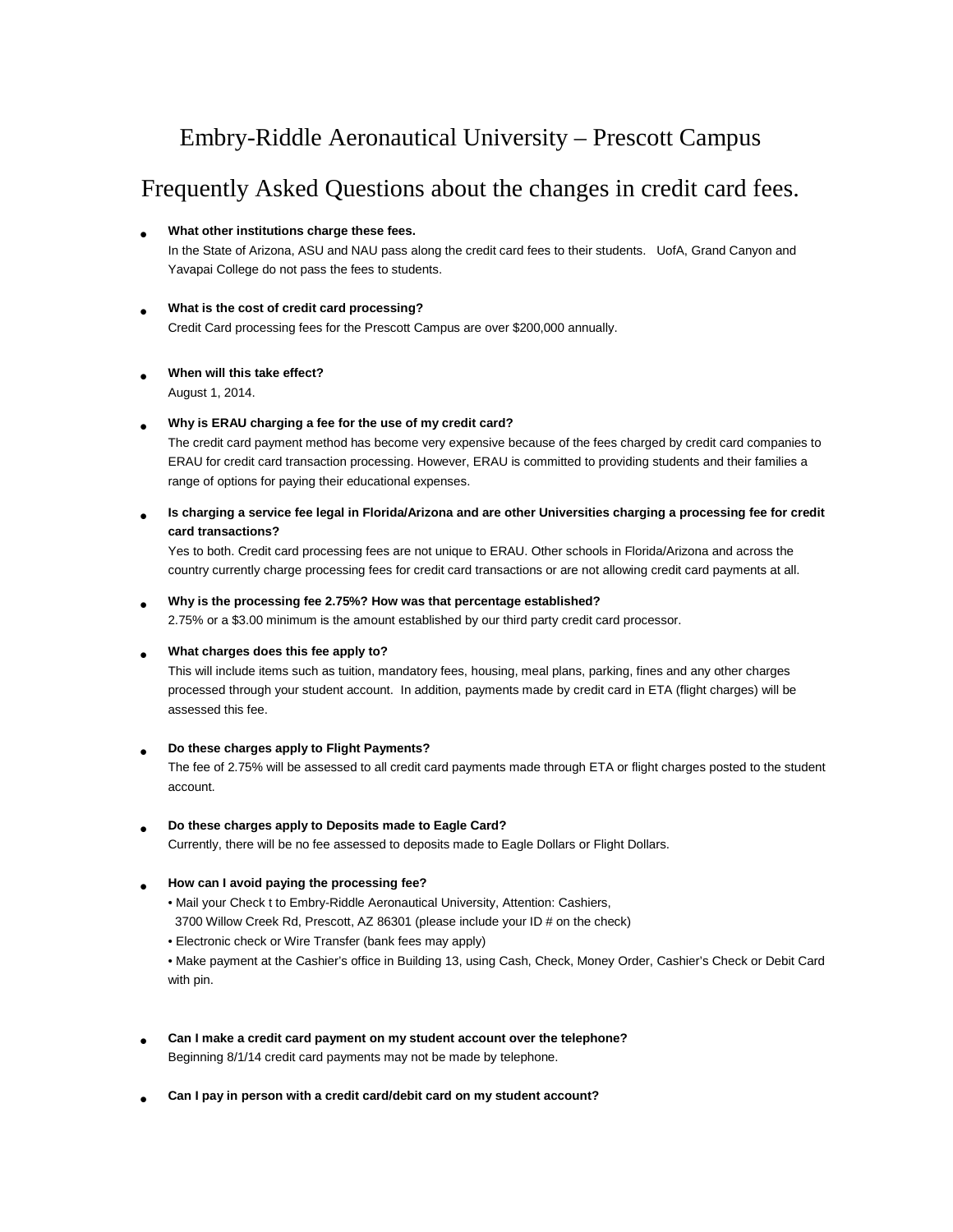Credit card and debit card payments can be made in person at the Cashier's office located in the Building 13, using one of our payment kiosks. The processing fee of 2.75% will apply to credit card payments.

• **If I make a credit card payment in error, will my processing fee be refunded?**

No. The processing fee is not refundable, even if the payment to which it relates is cancelled, refunded, credited or charged back.

• **If I use my debit card to pay my student account charges, will I be charged a processing fee?** No, as long as you chose debit card with pin as your method of payment in the Cashier's office.

## • **What credit cards are accepted at ERAU for student account payments?**

ERAU accepts VISA, MasterCard, Discover and American Express. Payments may be made online via the student portal or at the Cashier's office located in the Building 13, using one of our payment kiosks. We will no longer accept card payments by telephone. A kiosk is available at the Cashier window for online payments.

• **Will the processing fee that I am charged be included on my student account breakdown and statement?** No. The processing fee is a fee assessed by a third party company, Touchnet Information Systems. The processing fee will not appear on your student account, or on your ERAU statement. You will receive notification that the online payment was processed successfully, and it will show the amount of payment, the amount of processing fee, and the total payment amount.

### • **Below is an example of a receipt showing the processing fee:**

### Receipt

| Payment to Embry-Riddle University:<br>PayPath Payment Processing Fee:<br><b>Total Payment Amount:</b> | \$200.00<br>\$5.50<br>\$205.50 |
|--------------------------------------------------------------------------------------------------------|--------------------------------|
| School Name:                                                                                           | Embry-Riddle University        |
| Student ID:                                                                                            | 1234567                        |
| Payer Name:                                                                                            | John Smith                     |
| <b>Billing Address:</b>                                                                                | 123 Main Street                |
| <b>Billing City:</b>                                                                                   | Daytona Beach                  |
| <b>Billing State:</b>                                                                                  | Florida                        |
| <b>Billing Postal Code:</b>                                                                            | 32114                          |
| Email Address:                                                                                         | anyname@my.erau.edu            |
| Phone Number:                                                                                          | 123-123-1234                   |
| Card Number:                                                                                           | xxxxxxxxxxxx5454               |
| <b>Browser IP Address:</b>                                                                             | 152.12.255.12                  |
|                                                                                                        |                                |

### **Terms and Conditions**

I hereby authorize charges totaling \$205.50 via my credit card. I understand that a PayPath payment processing fee of \$5.50 will be charged to my credit card and is not refundable under any circumstances.